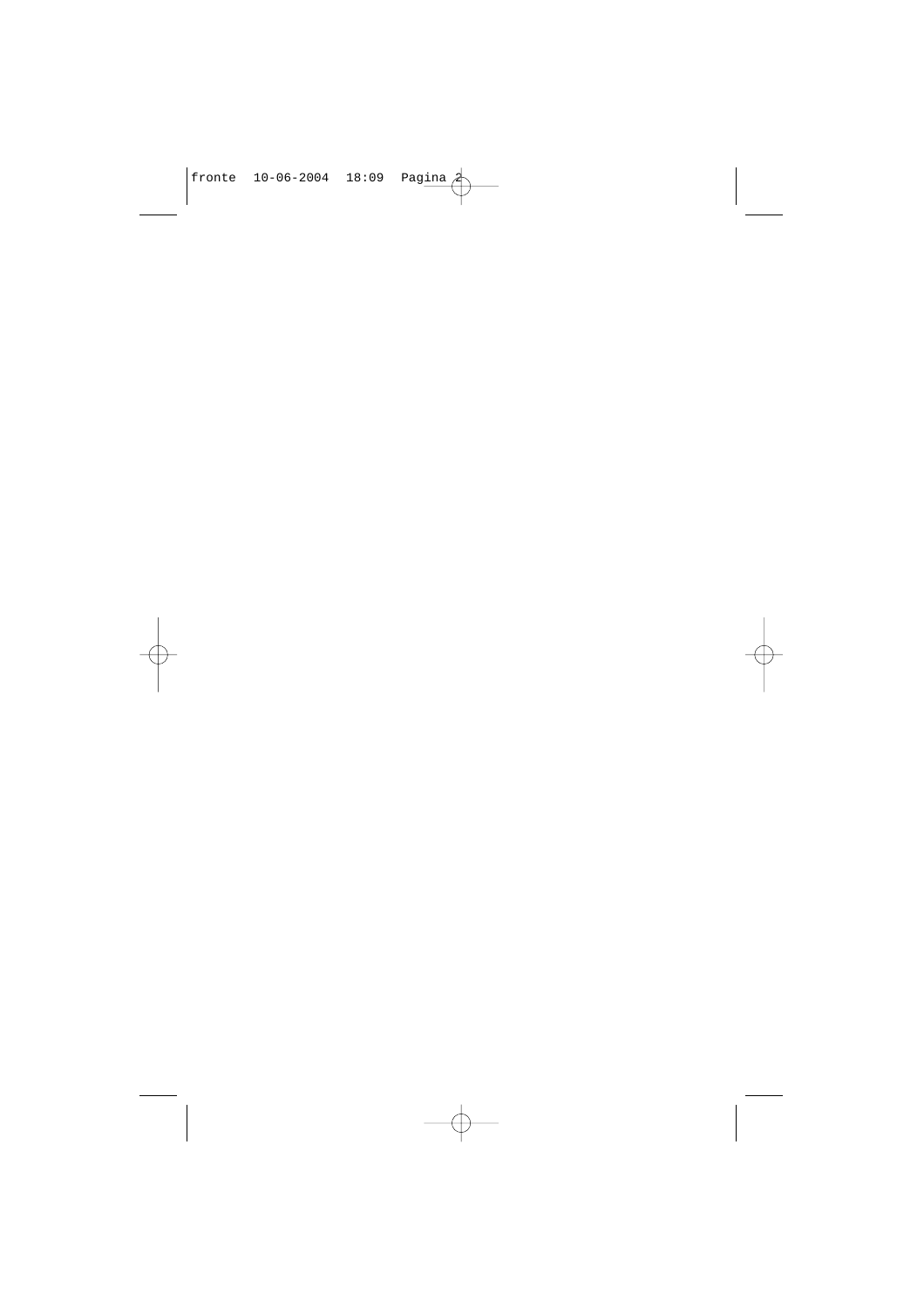## Florilegium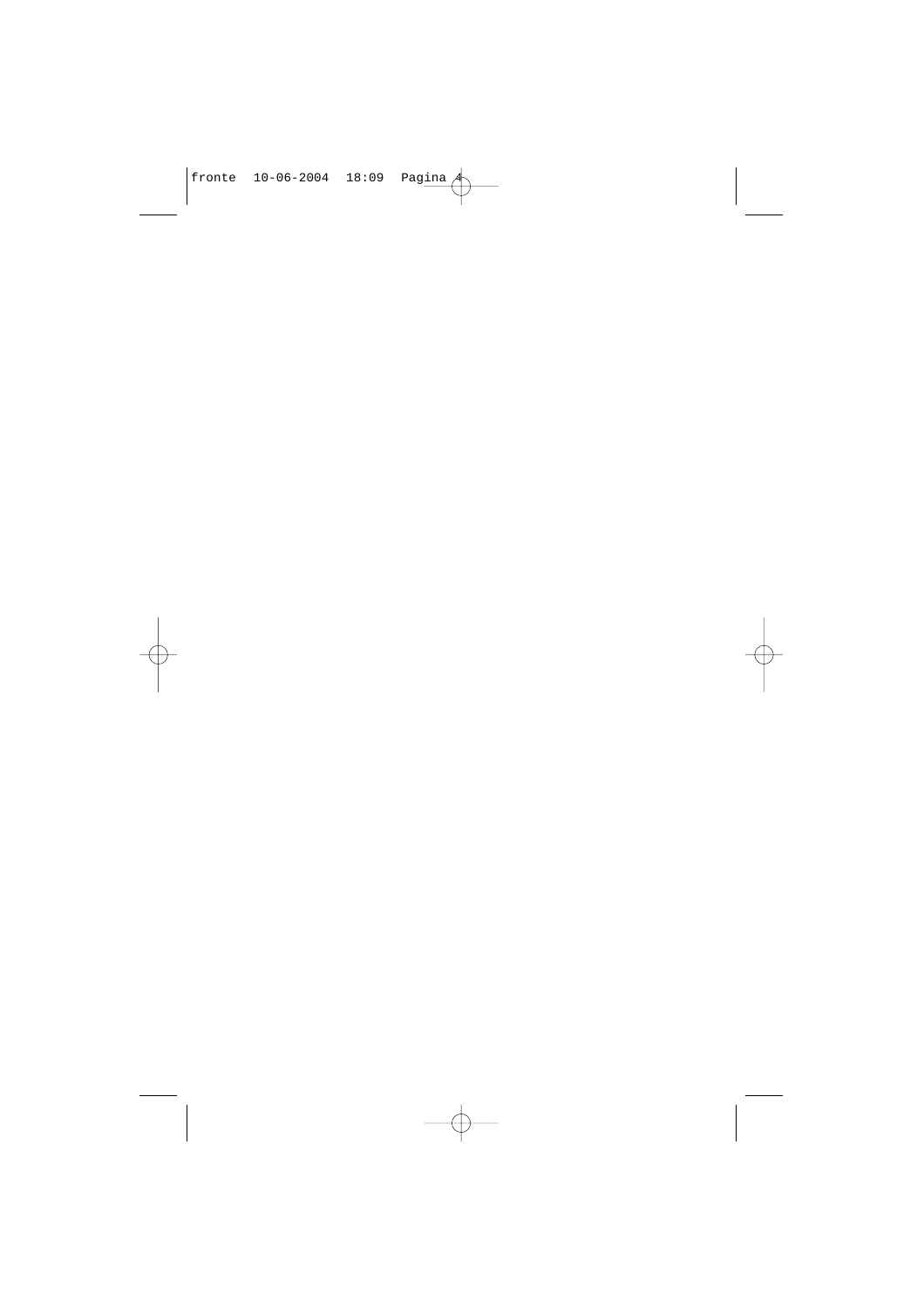### **LIO GAMBA**

# eflections efractions &diffractions R

# *EXTRACT COLLECTION*

Illustrations by **Maiko Yoda Callister**

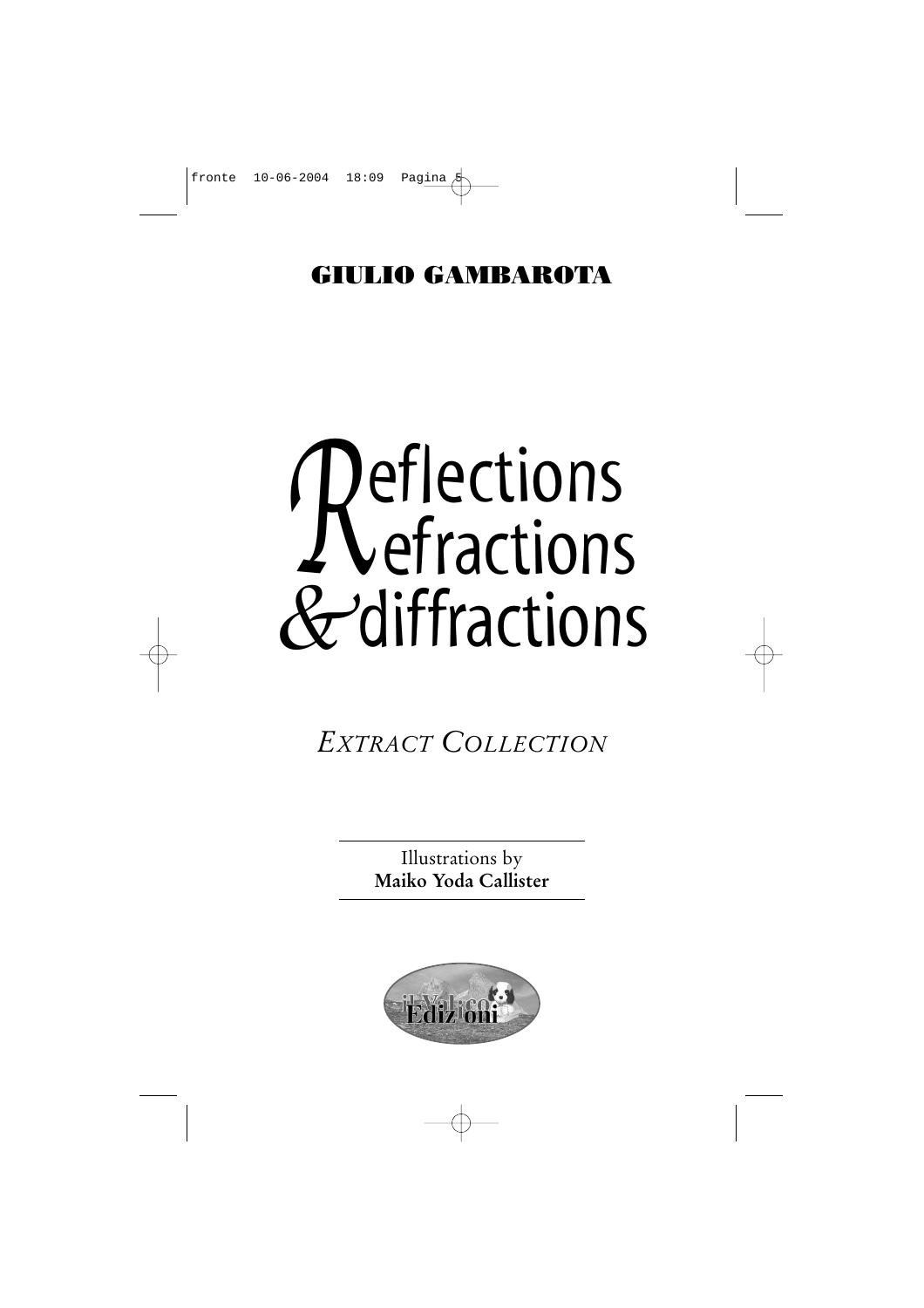1a edizione Luglio 2004 ISBN 88-900256-7-0 by Giulio Gambarota Firenze, 2004 - il Valico Edizioni Via Carnesecchi, 13 - 50131 Firenze Redazione della Valle d'Aosta: Loc. Derby, 249 - 11015 La Salle AO Tel. 0165806404 - Fax 0165806921 [www.ilvalicoedizioni.it](http://www.ilvalicoedizioni.it)

GAMBAROTA Giulio Reflections, Refractions and Diffractions - Extract Collection / Giulio Gambarota. - Firenze: il Valico Edizioni, 2004. - 64 p.; 20 cm - (Florilegium). ISBN 88-900256-7-0

808 (Letteratura. Retorica e raccolte. Raccolte di più letterature.)

Ann Marie Rakowski *Editorial Consultant*

In this book, each excerpt is preceded by the name of its author. These citations, organized into three chapters, are intended to stimulate thought and discussion among readers.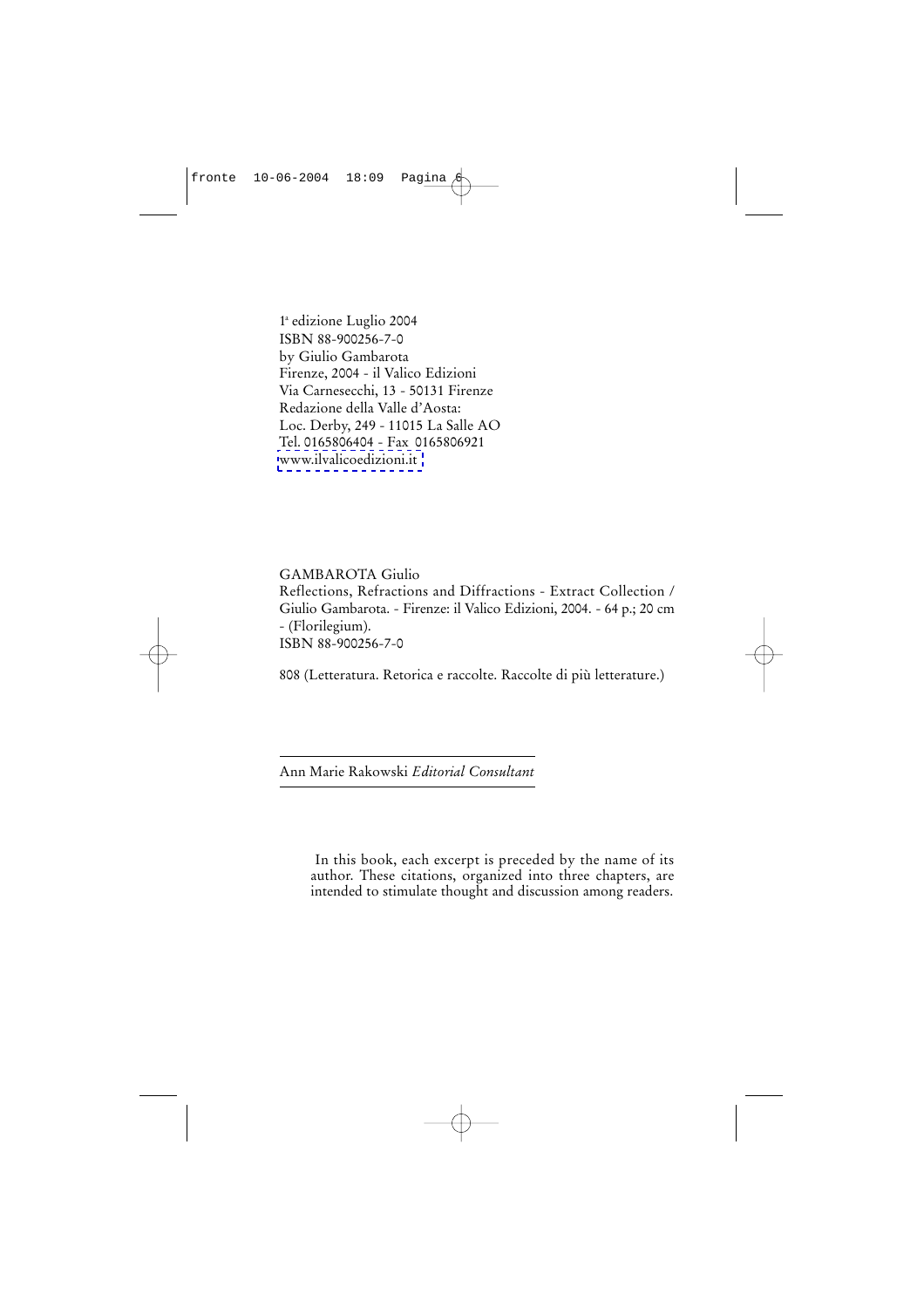*Lumen propagatur seu diffunditur non solum directe, refracte ac reflexe sed etiam alio quodam quarto modo, diffracte.*

*The light propagates or scatters not only directly, by refraction and reflection but also in a fourth way, by diffraction.*

#### **Francesco Maria Grimaldi**

From: *Phisico-Mathesis de lumine, coloribus et iride (Physicomathematical Thesis of Light, Colours and the Rainbow).*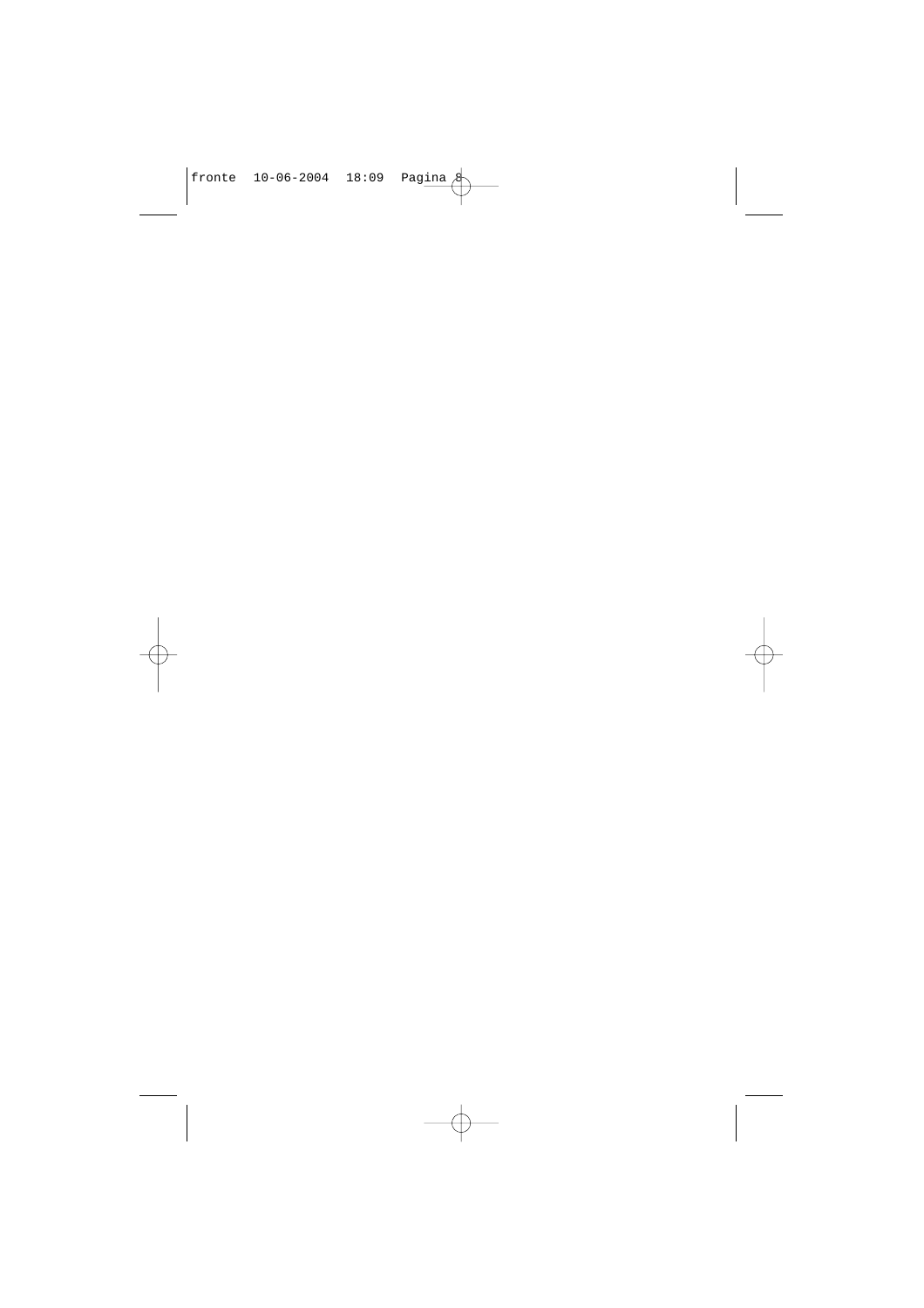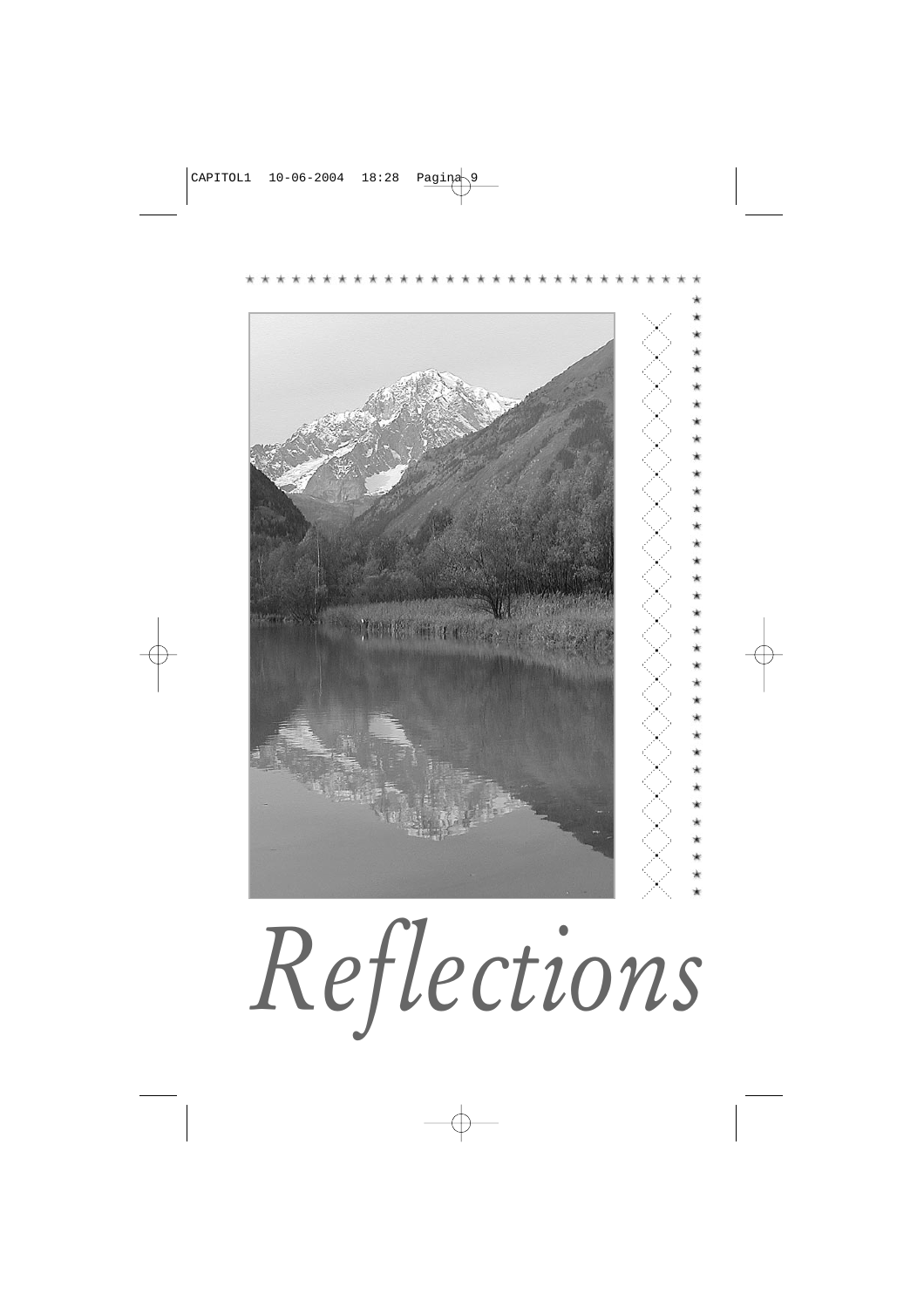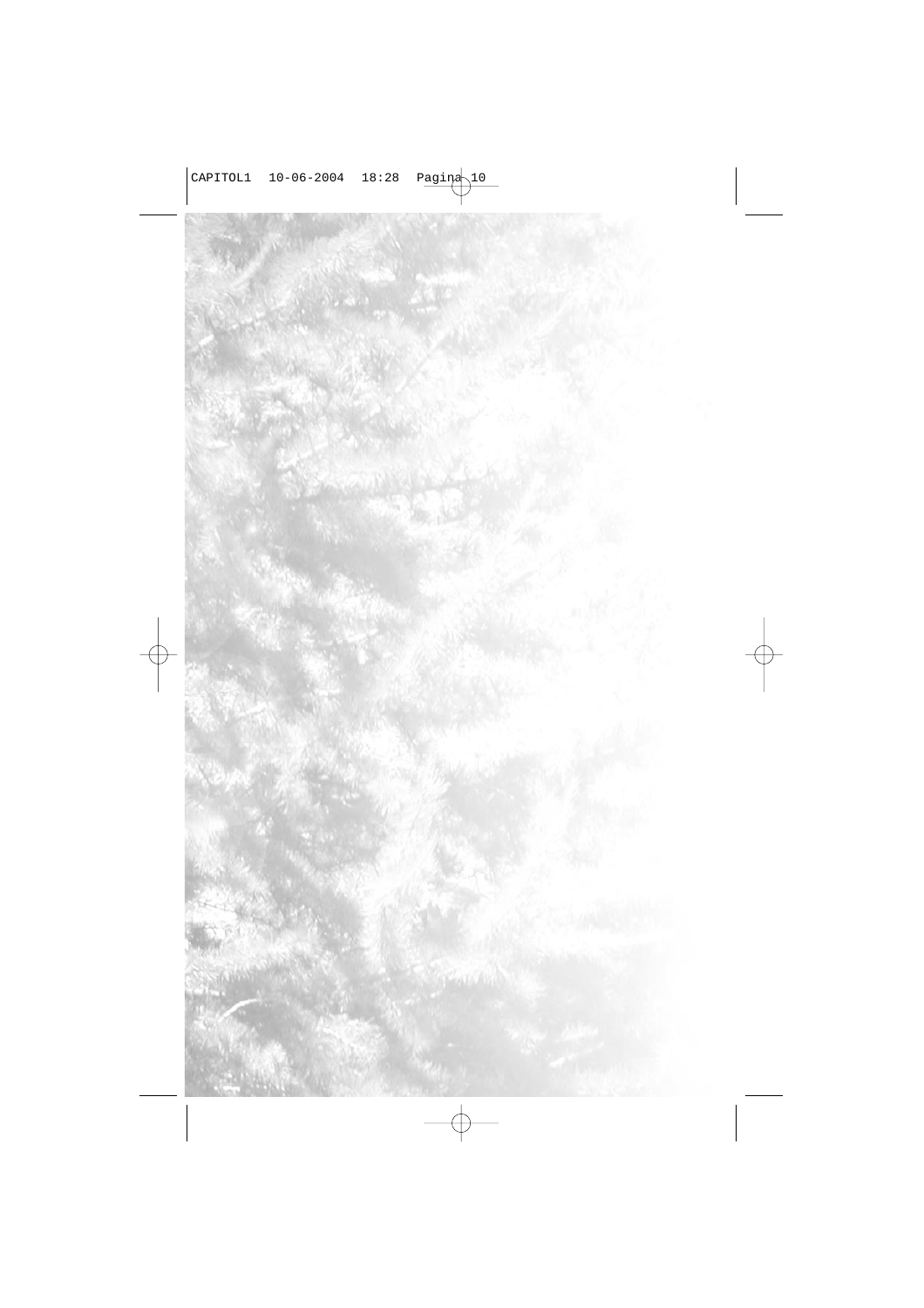✳ ✳ ✳ ✳ ✳ ✳ ✳ ✳ **HENRY MILLER** ✳ ✳ ✳ ✳ ✳ ✳ ✳ ✳ Every day we slaughter our finest impulses. That is why we get a heart-ache when we read those lines written by the hand of a master and recognize them as our own, as the tender shoots which we stifled because we lacked the faith to believe in our own powers, our own criterion of truth and beauty.

✳ ✳ ✳ ✳ ✳ **PUBLIUS VERGILIUS MARO** ✳ ✳ ✳ ✳ ✳ *Aeneid 4:24. […] agnosco veteris vestigia flammae*. […] I recognize the traces of an old flame.

✳ ✳ ✳ ✳ ✳ ✳ ✳ ✳ **JOHN DRYDEN** ✳ ✳ ✳ ✳ ✳ ✳ ✳ ✳ I feed a flame within, which so torments me That it both pains my heart, and yet contents me: 'Tis such a pleasing smart, and I so love it, That I had rather die than once remove it.

✳ ✳ ✳ ✳ ✳ ✳ ✳ **HAROLD MCMILLAN** ✳ ✳ ✳ ✳ ✳ ✳ ✳ As they left the Garden of Eden, Adam turned to Eve and said, "We live in an age of transition."



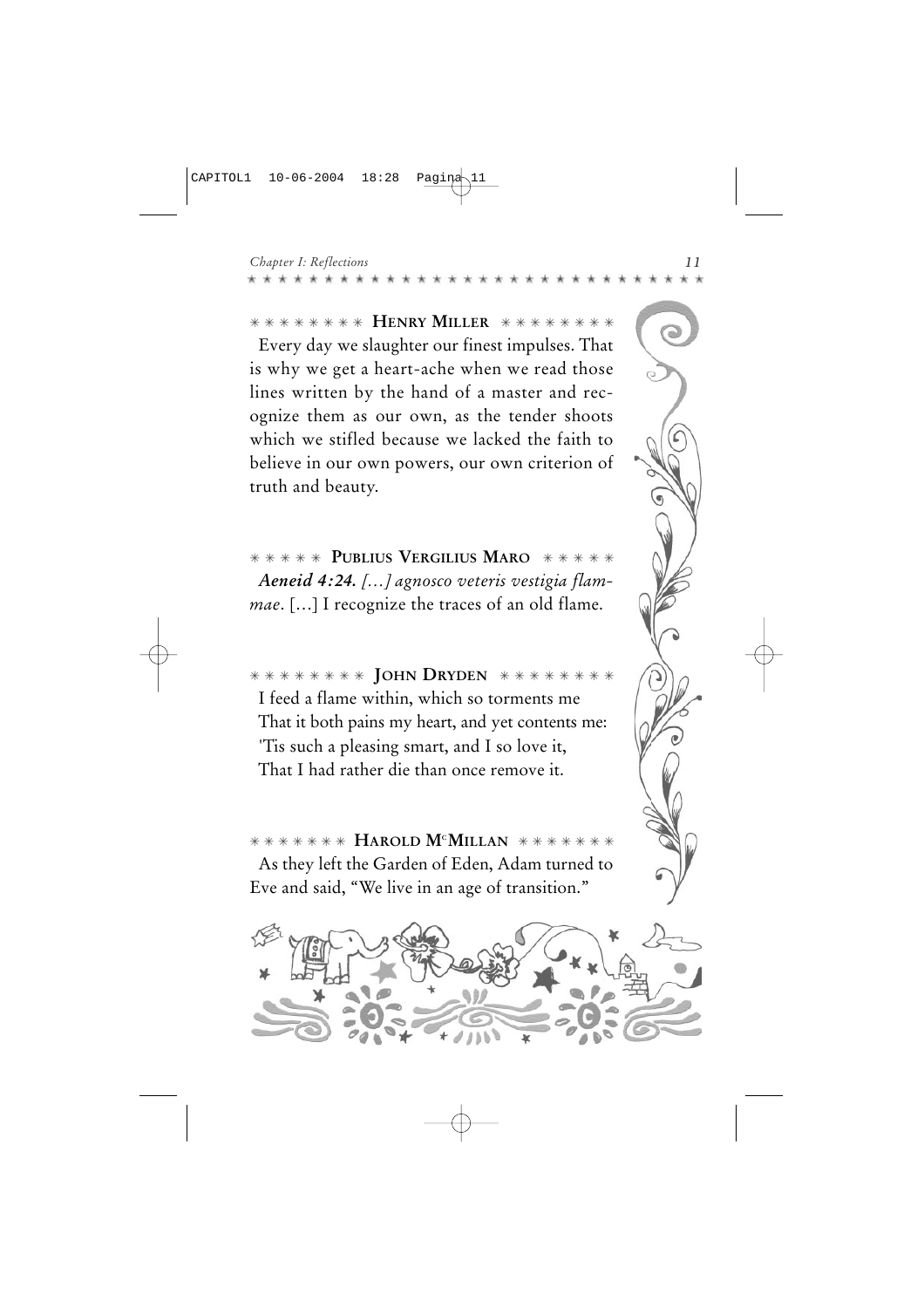✳ ✳ ✳ ✳ ✳ ✳ ✳ **WALTER BENJAMIN** ✳ ✳ ✳ ✳ ✳ ✳ ✳ Not to find one's way about in a city is of little interest. But to lose one's way in a city, as one loses one's way in a forest, requires practice. I learned this art late in life: it fulfilled the dreams whose first traces were the labyrinths on the blotters of my exercise books.

✳ ✳ ✳ ✳ ✳ ✳ ✳ ✳ **JEFF COPETAS** ✳ ✳ ✳ ✳ ✳ ✳ ✳ ✳ This morning I got lost in the shower.



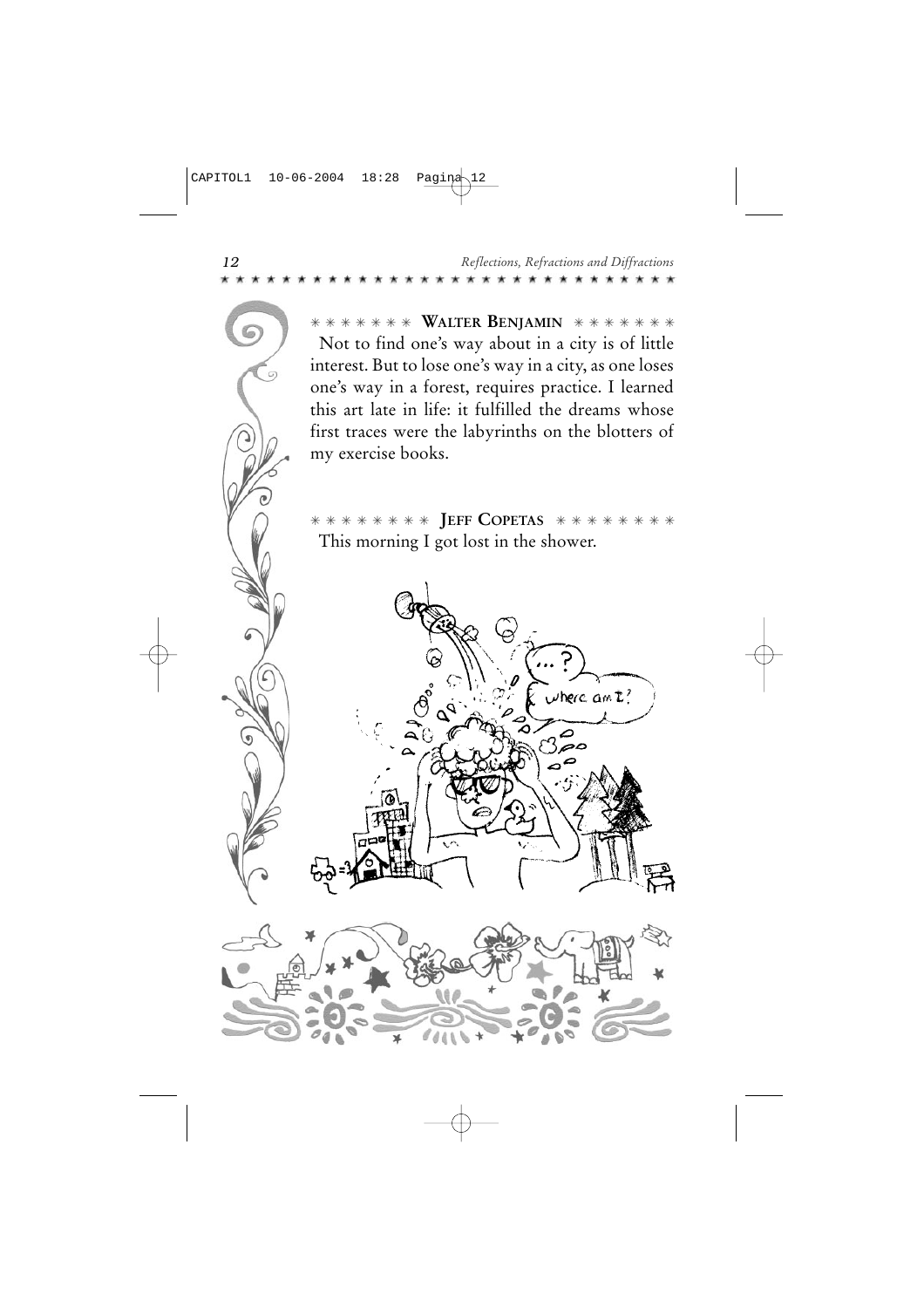✳ ✳ ✳ ✳ ✳ ✳ ✳ ✳ **ITALO CALVINO** ✳ ✳ ✳ ✳ ✳ ✳ ✳ ✳ In the urge to look for the way out, there is always a certain amount of love for the labyrinth in itself. […] and a certain zeal in looking for the way out plays a part in the game of losing oneself in the labyrinth.

✳ ✳ ✳ ✳ ✳ ✳ ✳ ✳ **MIKE CUTILLO** ✳ ✳ ✳ ✳ ✳ ✳ ✳ ✳ *About Giulio's birthday (April 13, 2002).* This is your first birthday as a US citizen in a foreign country and not as a foreigner in the US.

✳ ✳ ✳ ✳ ✳ ✳ ✳ **RICHARD JEFFERIES** ✳ ✳ ✳ ✳ ✳ ✳ ✳ It is injurious to the mind as well as to the body to be always in one place and always surrounded by the same circumstances. A species of thick clothing slowly grows about the mind, […].

✳ ✳ ✳ ✳ ✳ ✳ **PUBLIUS OVIDIUS NASO** ✳ ✳ ✳ ✳ ✳ ✳ The lovely Nymph, solicitous to know Whether her child Narcissus,

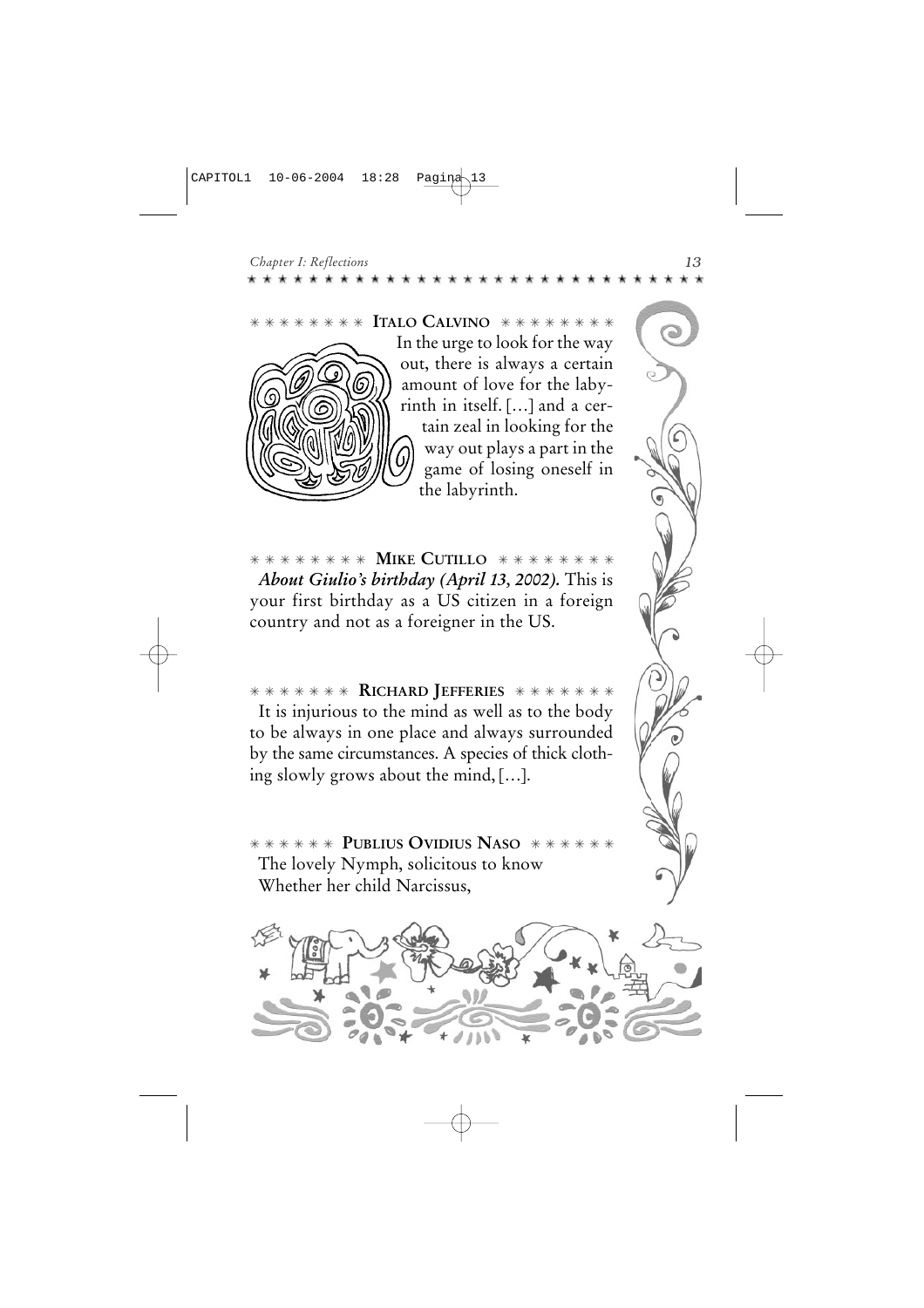*14 Reflections, Refractions and Diffractions* \*\*\*\*\*

> Unequalled for his beauty, Should reach old age or no, Consults the sage Tiresias, who replies, "If ever he knows himself he surely dies."

✳ ✳ ✳ ✳ ✳ ✳ ✳ ✳ ✳ **EPICTETUS** ✳ ✳ ✳ ✳ ✳ ✳ ✳ ✳ ✳ If you have assumed any character above your strength, you have both made an ill figure in that and quitted one which you might have supported.

✳ ✳ ✳ ✳ ✳ **JAMES FITZ-JAMES STEPHEN** ✳ ✳ ✳ ✳ ✳ We stand on a mountain pass in the midst of whirling snow and blinding mist, through which we get glimpses now and then of paths which may be deceptive. If we stand still we shall be frozen to death. If we take the wrong road we shall be dashed to pieces. We do not certainly know whether there is any right one. What must we do? "Be strong and of a good courage." Act for the best, hope for the best, and take what comes.

✳ ✳ ✳ ✳ ✳ ✳ ✳ **FRANCIS BACON** ✳ ✳ ✳ ✳ ✳ ✳ ✳ If a man look sharply and attentively, he shall see Fortune; for though she is blind, she is not invisible.

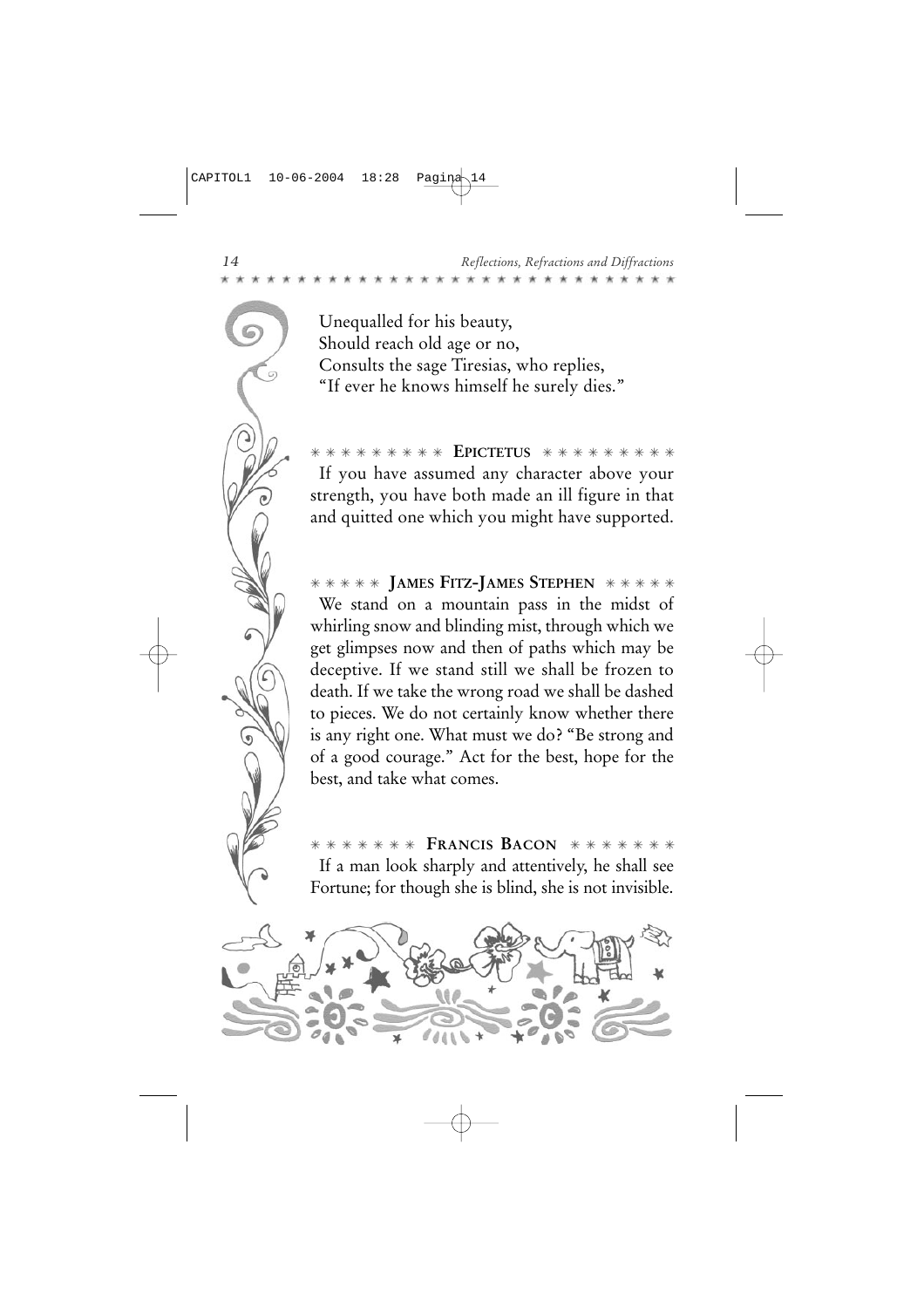✳ ✳ ✳ ✳ ✳ ✳ ✳ **GEORGE STRATTON** ✳ ✳ ✳ ✳ ✳ ✳ ✳ The harmony is found to consist in having outer experiences meet our expectations.

✳ ✳ ✳ ✳ ✳ ✳ ✳ ✳ **ALBERT CAMUS** ✳ ✳ ✳ ✳ ✳ ✳ ✳ ✳ To say yes to the world is at the same time to

recreate the world and oneself.

✳ ✳ ✳ ✳ ✳ ✳ ✳ **MEISTER ECKHART** ✳ ✳ ✳ ✳ ✳ ✳ ✳

And still today one seldom finds that people come to great things without they first go somewhat astray.

✳ ✳ ✳ ✳ ✳ ✳ ✳ **STEVEN WRIGHT** ✳ ✳ ✳ ✳ ✳ ✳ ✳

You never know what you have until it's gone. I wanted to know what I had, so I got rid of everything.

✳ ✳ ✳ ✳ ✳ ✳ **WYSTAN HUGH AUDEN** ✳ ✳ ✳ ✳ ✳ ✳ Love has no ending. I'll love you, dear, I'll love you Till China and Africa meet, And the river jumps over the mountain And the salmon sing in the street, I'll love you till the ocean

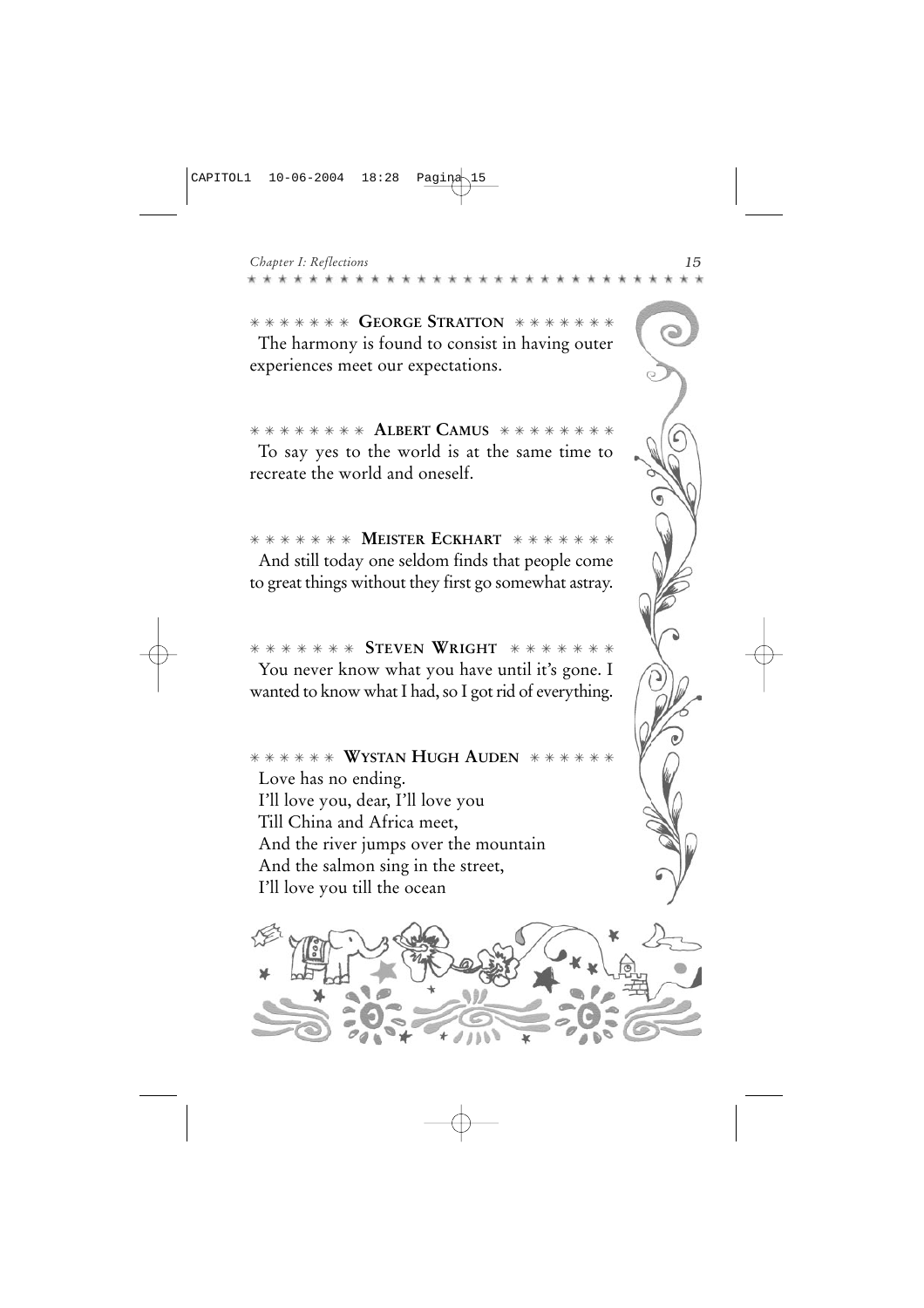*16 Reflections, Refractions and Diffractions*

Is folded and hung up to dry And the seven stars go squawking Like geese about the sky. The years shall run like rabbits, For in my arms I hold The Flower of the Ages, And the first love of the world.

✳ ✳ ✳ ✳ **FRIEDRICH WILHELM NIETZSCHE** ✳ ✳ ✳ ✳ True, we love life, not because we are used to living but because we are used to loving. There is always some madness in love. But there is also always some reason in madness.

✳ ✳ ✳ ✳ ✳ ✳ ✳ ✳ **DAVID HUME** ✳ ✳ ✳ ✳ ✳ ✳ ✳ ✳ Reason alone can never produce any action […].

✳ ✳ ✳ ✳ ✳ ✳ ✳ ✳ **DAVID BOHM** ✳ ✳ ✳ ✳ ✳ ✳ ✳ ✳ What is essential here is the presence of the spirit of dialogue, which is in short, the ability to hold many points of view in suspension, along with a primary interest in the creation of common meaning.

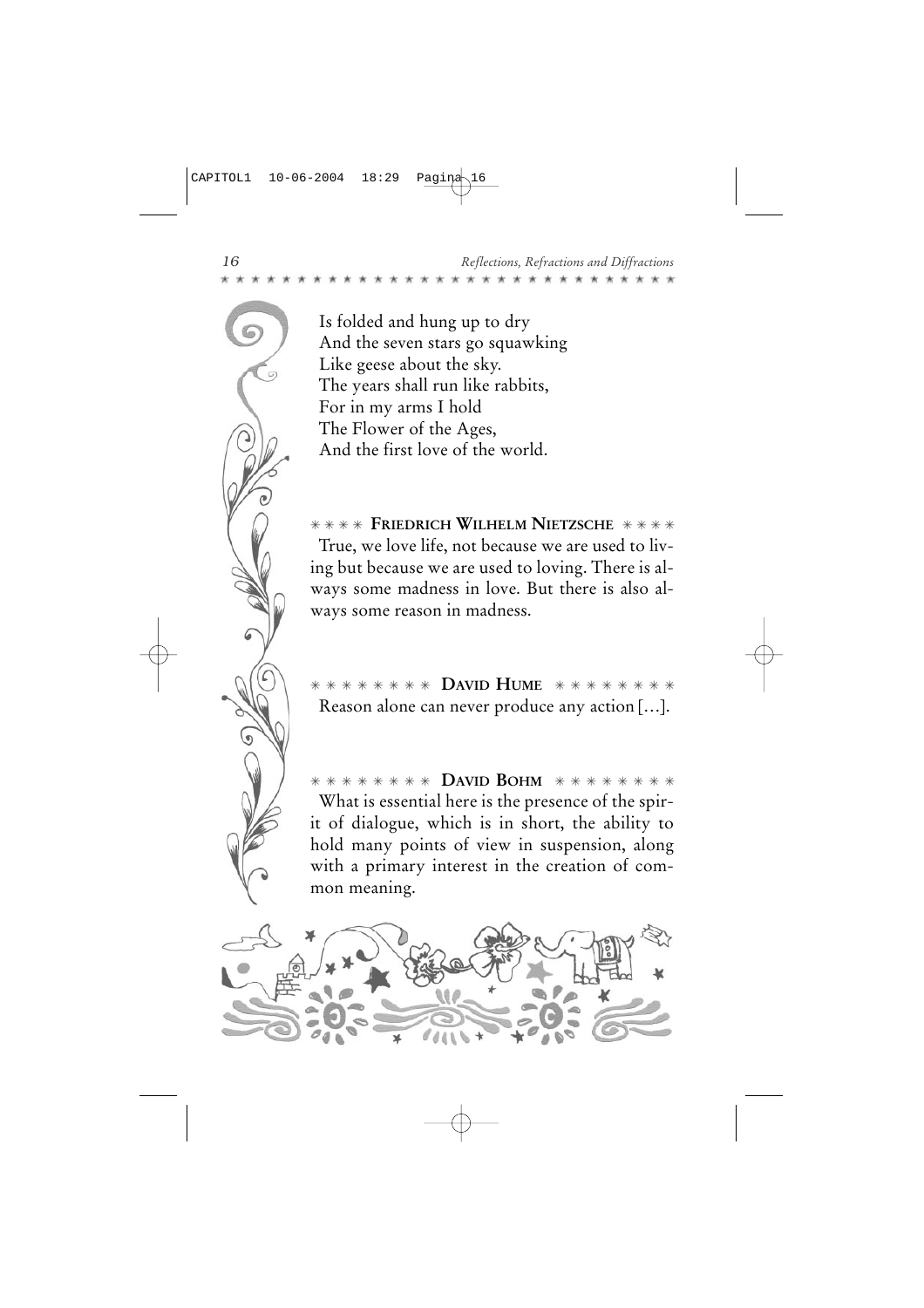✳ ✳ ✳ ✳ ✳ **PUBLIUS VERGILIUS MARO** ✳ ✳ ✳ ✳ ✳ *Aeneid 6 :727. […] mens agitat molem […]*. [...] the mind moves the matter [...].

✳ ✳ ✳ ✳ ✳ ✳ ✳ ✳ **HENRY MILLER** ✳ ✳ ✳ ✳ ✳ ✳ ✳ ✳ We are all guilty of crime, the great crime of not living life to the full. […] What these powers that are in us may be no one has truly dared to imagine. That they are infinite we will realize the day we admit to ourselves that imagination is everything. Imagination is the voice of daring. If there is anything Godlike about God it is that He has dared to imagine everything.

✳ ✳ ✳ ✳ **FRIEDRICH WILHELM NIETZSCHE** ✳ ✳ ✳ ✳ Judgments, judgments of value, concerning life, for it or against it, can, in the end, never be true: they have value only as symptoms, […]. One must by all means stretch out one's fingers and make the attempt to grasp this amazing finesse, *that the value of life cannot be estimated*.

✳ ✳ ✳ ✳ ✳ ✳ ✳ ✳ ✳ **PAUL KLEE** ✳ ✳ ✳ ✳ ✳ ✳ ✳ ✳ ✳ Creative power is ineffable. It remains ultimately mysterious. And every mystery affects us deeply.

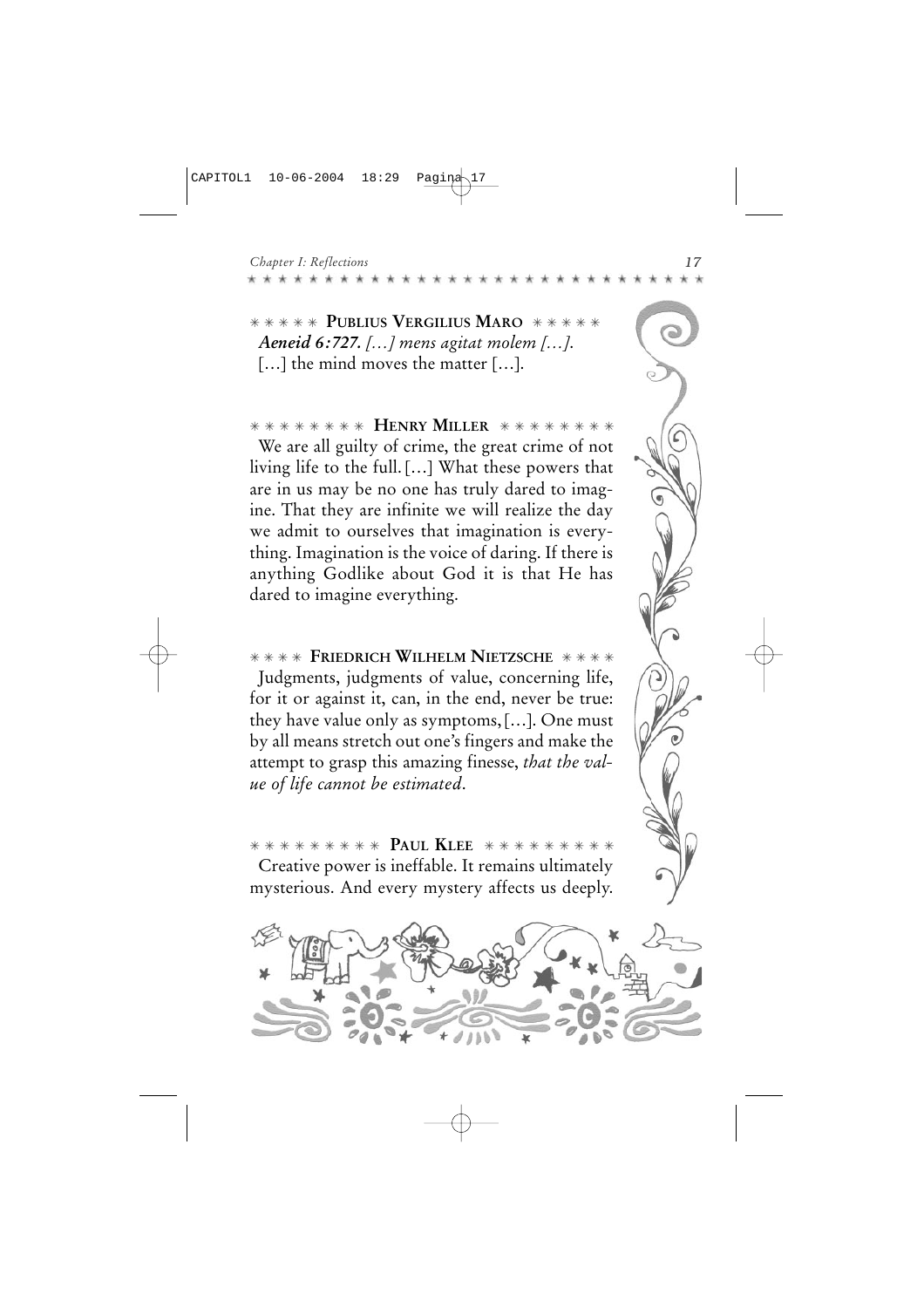*18 Reflections, Refractions and Diffractions* \* \* \* \* \* \*

We are ourselves charged with this power, down to our subtlest parts. We may not be able to utter its essence, but we can move towards its source, in so far as at all possible. In any event, it is up to us to manifest this power in its functions, just as it becomes manifest within ourselves.

✳ ✳ ✳ ✳ ✳ ✳ ✳ ✳ **ERICH FROMM** ✳ ✳ ✳ ✳ ✳ ✳ ✳ ✳ Conditions for creativity are to be puzzled; to concentrate; to accept conflict and tension; to be born everyday; to feel a sense of self.

✳ ✳ ✳ ✳ ✳ **GEORGE GORDON BYRON** ✳ ✳ ✳ ✳ ✳ She walks in beauty, like the night Of cloudless climes and starry skies; And all that's best of dark and bright Meet in her aspect and her eyes: . . . . . . . . . . . . . . . . . . . . . . . . . . . .

✳ ✳ ✳ ✳ ✳ ✳ ✳ ✳ **WALT WHITMAN** ✳ ✳ ✳ ✳ ✳ ✳ ✳ ✳ You will hardly know who I am or what I mean, But I shall be good health to you nevertheless, And filter and fibre your blood. Failing to fetch me at first keep encouraged,